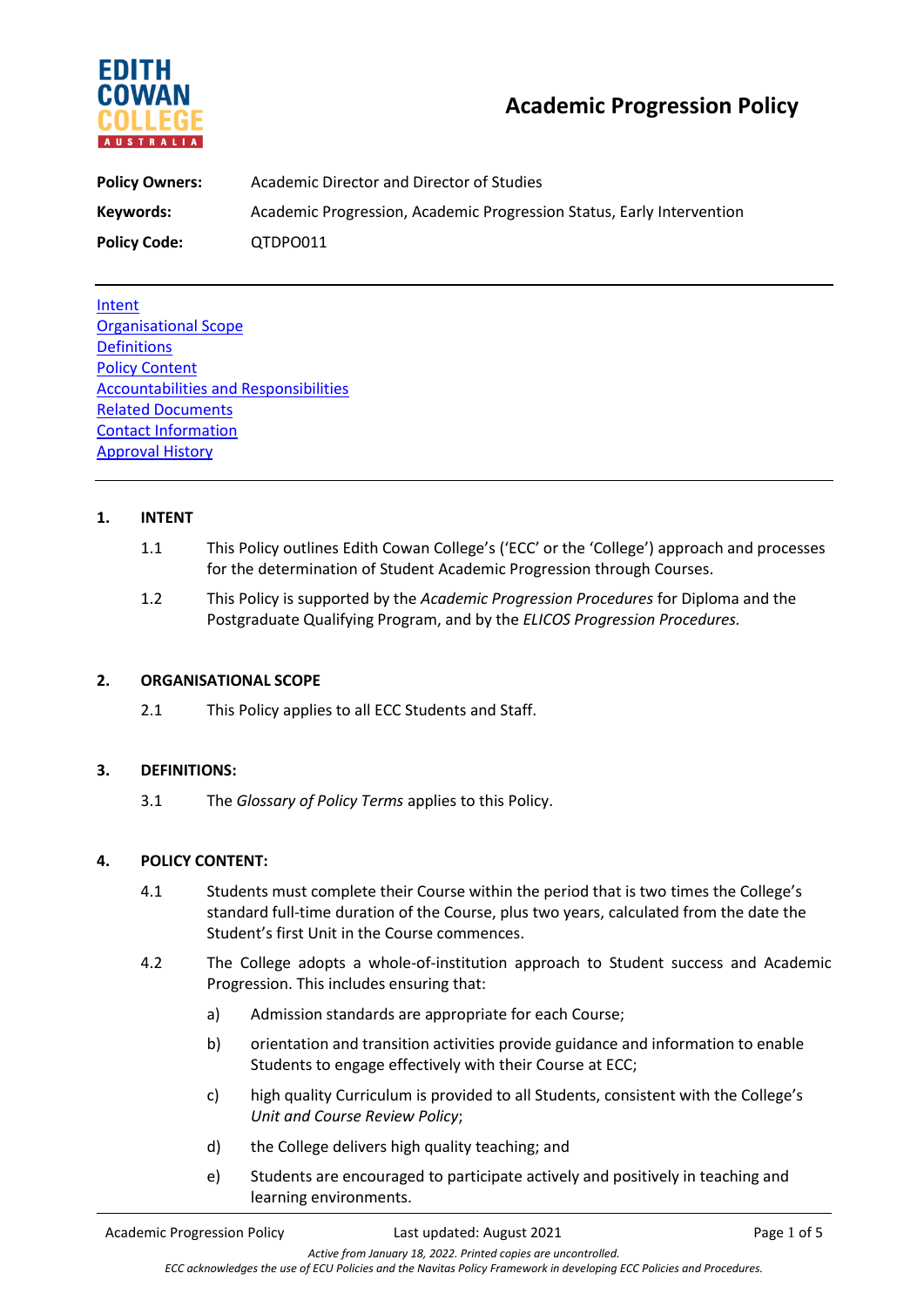



- 4.3 The College provides support and ongoing monitoring in relation to Academic Progression for all Students, irrespective of educational background, entry pathway, or mode or place of study. This includes:
	- a) support opportunities to enable Students to attain the academic skills they require for successful study;
	- b) assessment strategies that promote the development of academic skills, as outlined in the *Assessment Policy* and *Assessment, Moderation and Examination Procedures*;
	- c) guidance relating to career and further study options;
	- d) recognition and support of diverse needs and study requirements; and
	- e) regular review of Students' academic Results to determine current Academic Progression Statuses.
- 4.4 The College offers timely and personalised intervention, as set out in the *Academic Progression Procedures*, in order to provide Students with the best opportunity for academic success. This involves:
	- a) promoting to Students the importance of a proactive approach to ensure satisfactory academic progression;
	- b) Student and Academic Services (SAS) staff and academic staff working in partnership to ensure early identification and appropriate intervention;
	- c) Students and Staff working in partnership to fulfil responsibilities of specified actions and review.
- 4.5 The College may set restrictions or conditions on Enrolment to support Students to achieve satisfactory Academic Progress, in accordance with the *Academic Progression Procedures, ELICOS Progression Procedures* and the *Enrolment Policy*. Conditions imposed on continuing Students will be regularly monitored and reviewed.
- 4.6 The College uses a colour coding system to identify a Student's Academic Progression Status. A Student may be assessed as having one of the following Academic Progression Statuses:
	- a) **Green Status – Good Standing** is applied to:
		- i. a Student at the commencement of their first Study Period at the College;
		- ii. a Student at the commencement of their first Study Period in a new Course, after having completed their previous Course at the College; or
		- iii. a Student who is making satisfactory Academic Progress during their Course;
	- b) **Amber Status – Risk Academic** is applied to a Student who is making marginal Academic Progress;
	- c) **Red Status – Risk Exclusion** is applied to:
		- i. a Student who is at risk of being Excluded from their Course as a result of poor Academic Progress but permitted to continue their studies at the College; or
		- ii. a Student who is Enrolled in their first Study Period following re-Admission or re-Enrolment in the same or a different Course at the College after an Exclusion has been imposed; and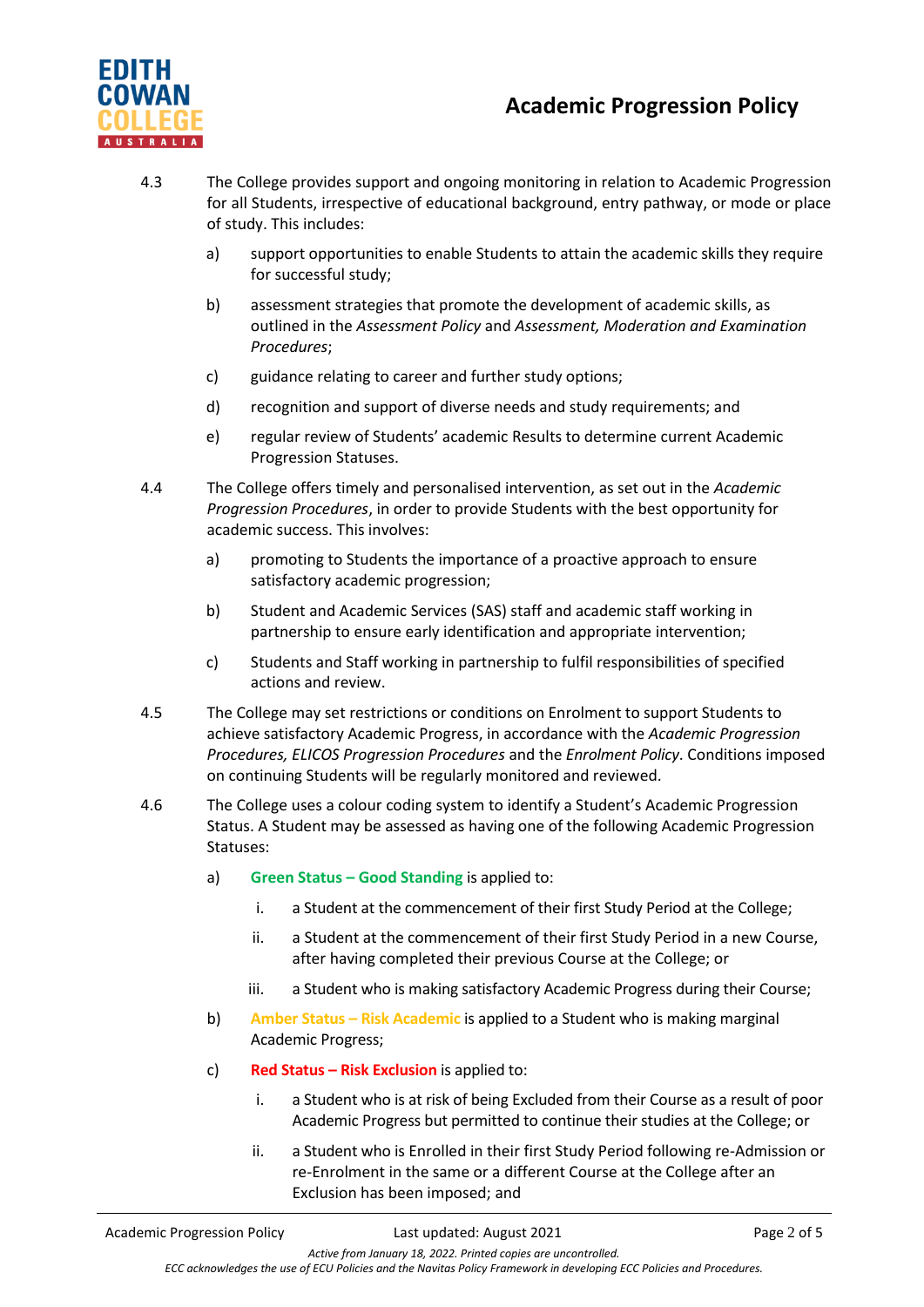

- d) **Purple Status - Exclusion** is applied to a Student who is precluded from Enrolment or continuing their studies in a Course at the College.
- 4.7 At the commencement of a Student's first Study Period in a Course, a Student will be given **Green Status**, subject to the following;
	- a) where a Student transfers from an incomplete Course to a new course, their most recent Academic progression Status will apply;
	- b) where a Student has multiple prior Course attempts with different Academic Progression Statuses, their most recent Academic Progression Status will apply;
	- c) a Student who completes their Course, and then commences a new Course at the same or a lesser Australian Qualifications Framework (AQF) level, will retain their most recent Academic Progression Status;
	- d) a Student who completes their Course, and then commences a new Course at a higher AQF level, will be given a **Green Status**; and
	- e) a Student who is Excluded, and then permitted to re-Enrol in the same or a different Course, will be given a **Red Status**.

#### **Academic Progression Status**

4.8 The Academic Progression Statuses for ELICOS Students are as follows:

| <b>ELICOS Courses</b>               |                                                                                                                            |  |
|-------------------------------------|----------------------------------------------------------------------------------------------------------------------------|--|
| <b>Progression Status</b>           | <b>Basis for Progression Status</b>                                                                                        |  |
| <b>BA (ELICOS</b><br>Achieved)      | Student has achieved enough in their Course to move to a<br>higher Level or complete the Course successfully.              |  |
| <b>BNA (ELICOS Not</b><br>Achieved) | Student has not achieved enough in their Course to move to a<br>higher Level or has not completed the Course successfully. |  |
| F1                                  | Failing ELICOS Course or Level for the first time.                                                                         |  |
| F <sub>2</sub>                      | Failing ELICOS Course or Level for the second time.                                                                        |  |
| F3.                                 | Failing ELICOS Course or Level for the third time.                                                                         |  |

4.9 The criteria for determining a Student's Academic Progression Status in the Postgraduate Qualifying Program (PQP) are as follows:

| <b>Academic Progression Status</b>          | <b>Criteria</b>                                                                                                                 |
|---------------------------------------------|---------------------------------------------------------------------------------------------------------------------------------|
| <b>Green Status</b><br><b>GOOD STANDING</b> | The Student will have a Green Status - Good<br>Standing, if at the end of the Study Period, they<br>passed 100% of their Units. |
| <b>Red Status</b><br><b>RISK EXCLUSION</b>  | The Student will have a Red Status, if at the end<br>of the Study Period, they pass less than 100% of<br>Units.                 |
| <b>Purple Status</b><br><b>EXCLUSION</b>    | The Student will have a <b>Purple Status</b> , if at the<br>end of the Study Period, they fail the same Unit<br>twice.          |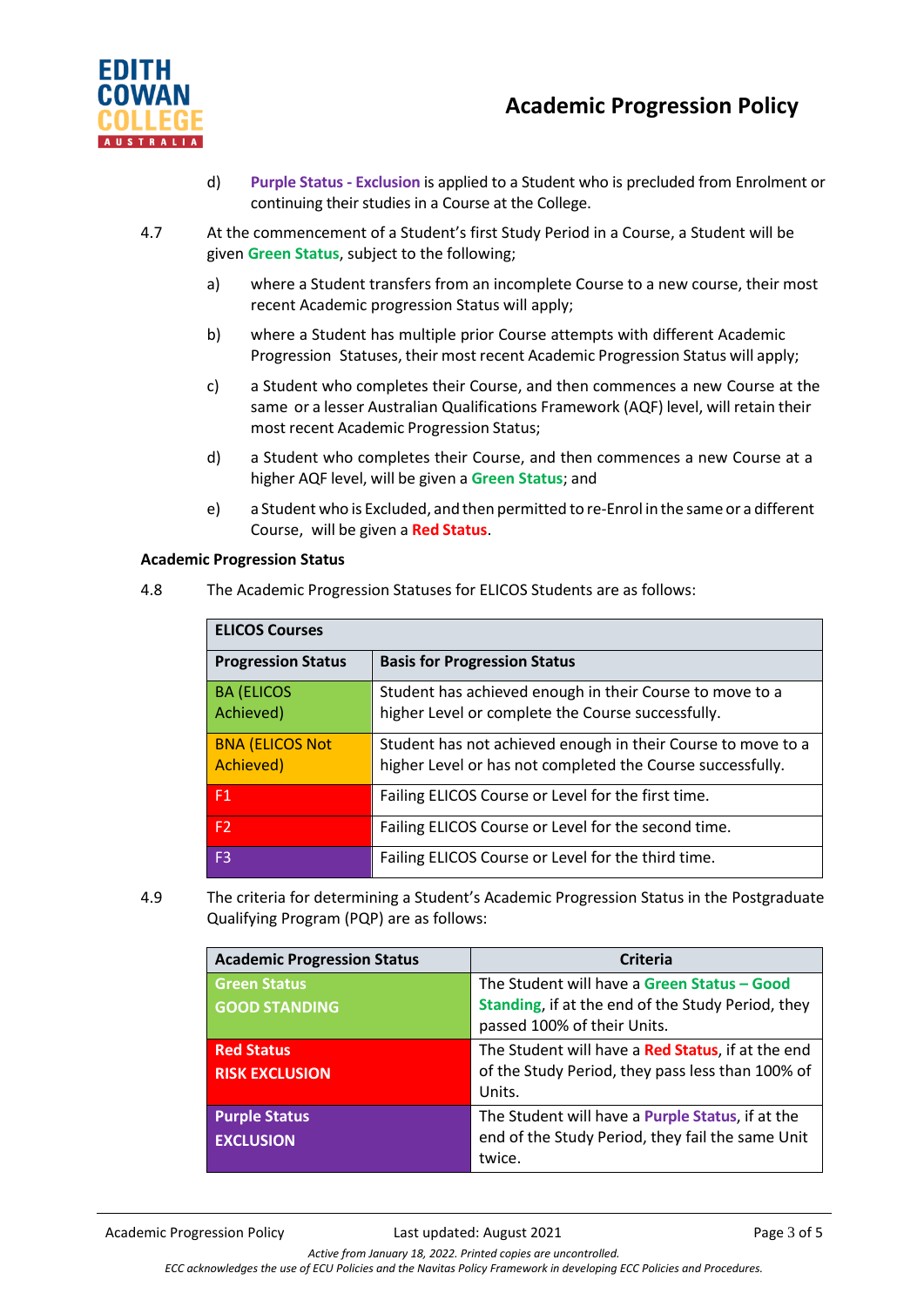

4.10 The criteria for determining a Student's Academic Progression Status in Pathway Courses at ECC are as follows:

| <b>Academic</b>                                                 | <b>Criteria</b>                                                                                                                                                                                                                                                                                                                                                                                                                                       |
|-----------------------------------------------------------------|-------------------------------------------------------------------------------------------------------------------------------------------------------------------------------------------------------------------------------------------------------------------------------------------------------------------------------------------------------------------------------------------------------------------------------------------------------|
| Progression<br><b>Status</b>                                    |                                                                                                                                                                                                                                                                                                                                                                                                                                                       |
| <b>Green</b><br><b>Status</b><br><b>GOOD</b><br><b>STANDING</b> | The Student will have a Green Status - Good Standing, if at the end of<br>the Study Period, they:<br>Passed 100% of their Units; or<br>$\bullet$<br>Passed at least 50% of their Units but less than 100%.<br>$\bullet$                                                                                                                                                                                                                               |
| <b>Amber</b><br><b>Status</b><br><b>RISK</b><br><b>ACADEMIC</b> | The Student will have an <b>Amber Status</b> , if at the end of the Teaching<br>Period, they:<br>Fail more than 50% of Units in the Study Period; and<br>$\bullet$<br>Were on Green Status at the start of the Study Period.<br>$\bullet$                                                                                                                                                                                                             |
| <b>Red Status</b><br><b>RISK</b><br><b>EXCLUSION</b>            | The Student will have a Red Status, if at the end of the Study Period,<br>they:<br>Failed the same Unit twice;<br>$\bullet$<br>OR.<br>Were on Green Status at the start of the Study Period AND have<br>been on <b>Amber Status</b> in a previous Study Period AND failed more<br>than 50% of Units in this Study Period;<br>0R.<br>Were on <b>Amber Status</b> in a previous Study Period AND failed more<br>than 50% of Units in this Study Period. |
| <b>Purple</b><br><b>Status</b><br><b>EXCLUSION</b>              | The Student will have a Purple Status, if at the end of the Study Period,<br>they:<br>Fail the same Unit three (3) times;<br>OR.<br>Were on Red Status in the previous Study Period AND failed more<br>than 50% of Units in the Study Period.                                                                                                                                                                                                         |

## **Review Mechanisms**

4.11 Students with concerns related to their Academic Progression Status may request a Review of that Status as per the *Academic Progression Procedures.*